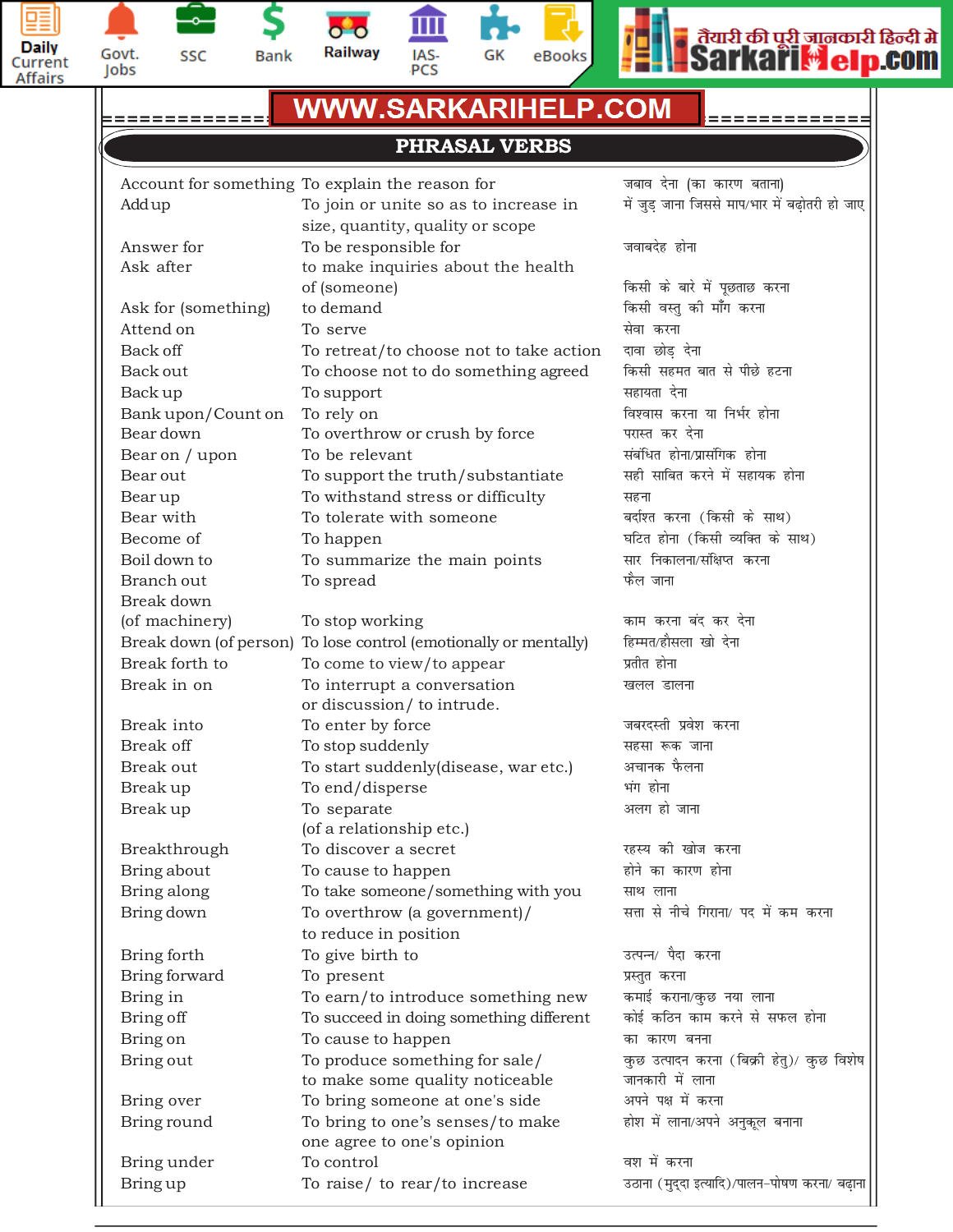



S **Bank** 

m  $\overline{\mathbf{o}}$   $\overline{\mathbf{o}}$ Railway IAS-<br>PCS





| Govt.<br>Jobs                                 | SSC                 | <b>Bank</b> | Railway                                                                | IAS-<br>PCS | GK | eBooks | <b>Sarkari<del>M</del>el</b>               |
|-----------------------------------------------|---------------------|-------------|------------------------------------------------------------------------|-------------|----|--------|--------------------------------------------|
| <b>WWW.SARKARIHELP.COM</b><br>:============== |                     |             |                                                                        |             |    |        | ;================                          |
| Call at                                       |                     |             | To visit                                                               |             |    |        | किसी के घर जाकर भेंट करना                  |
| Call for                                      |                     |             | To demand (answer, explanation)                                        |             |    |        | मांग करना                                  |
| Call forth                                    |                     |             | To produce a reaction                                                  |             |    |        | कोई प्रतिक्रिया पैदा करना                  |
| Call in                                       |                     |             | To summon/ send for                                                    |             |    |        | बुलावा भेजना                               |
| Call off                                      |                     |             | To cancel                                                              |             |    |        | स्थागित करना                               |
| Call on                                       |                     |             | To pay a visit                                                         |             |    |        | जाकर मुलाकात करना                          |
| Call up                                       |                     |             | To recall                                                              |             |    |        | याद करना                                   |
|                                               | Call upon/on        |             | To invite to do something                                              |             |    |        | कुछ करने या बोलने के लिए आमंत्रित करना     |
|                                               | Carry away          |             | To arouse too much emotion/zeal                                        |             |    |        | उत्तेजित/भावुक करना                        |
| Call up                                       |                     |             | To recollect                                                           |             |    |        | (पुरानी घटना को) याद करना                  |
| Carry off                                     |                     |             | To execute                                                             |             |    |        | कार्यन्वित करना                            |
| Come by                                       |                     |             | To get                                                                 |             |    |        | मिलना/प्राप्त करना                         |
| Carry on                                      |                     |             | To continue                                                            |             |    |        | जारी रखना                                  |
|                                               | Carry out           |             | To complete or fulfill/to execute                                      |             |    |        | किसी कार्य या आदेश को पूरा करना            |
|                                               | Carry through       |             | To sustain                                                             |             |    |        | बचा कर निकाल लेना                          |
| Catch on                                      |                     |             | To become popular                                                      |             |    |        | लोकप्रिय होना                              |
|                                               | Catch up with       |             | To stop being behind                                                   |             |    |        | बराबरी पर आ जाना                           |
|                                               | Chance upon         |             | To meet/get by chance                                                  |             |    |        | अचानक मिल जाना                             |
| Clear of                                      |                     |             | To free from blame                                                     |             |    |        | आरोप मुक्त करना                            |
| Close in                                      |                     |             | To gradually come nearer in order                                      |             |    |        | हमला करने हेतु धीरे-धीरे नजदीक आना         |
|                                               | Come about          |             | to attack                                                              |             |    |        | घटित होना                                  |
|                                               | Come across         |             | To happen                                                              |             |    |        | अचानक मिल जाना                             |
|                                               | Come down           |             | To find (unexpectedly) or meet by chance<br>To become lower or cheaper |             |    |        | नीचे आना/सस्ता होना                        |
|                                               | Come forward        |             | To offer help                                                          |             |    |        | सहायता के लिए आगे आना                      |
|                                               | Close down          |             | To stop operating                                                      |             |    |        | बंद हो जाना                                |
|                                               | Come in for         |             | To receive (criticism, blame)                                          |             |    |        | सामना करना                                 |
| Come of                                       |                     |             | to originate                                                           |             |    |        | उत्पन्न होना                               |
| Come off                                      |                     |             | To take place successfully                                             |             |    |        | सफल होना                                   |
| Come out                                      |                     |             | Transpired                                                             |             |    |        | बाहर आना/ज़ाहिर होना                       |
|                                               | Come round          |             | To accept someone's opinion                                            |             |    |        | दूसरे की बात मानकर विचार बदल लेना          |
|                                               | Come through        |             | To complete successfully                                               |             |    |        | सफलतापूर्वक पूरा करना                      |
|                                               | Come/get(down)      |             | To stop talking as if you were better                                  |             |    |        | बेहतर दिखने की कोशीश को बंद करना           |
|                                               | off your high horse |             |                                                                        |             |    |        |                                            |
| Come to                                       |                     |             | Amounts to/total of                                                    |             |    |        | का योग/जोड़ होना                           |
| Come up                                       |                     |             | Mooted or raised for discussion                                        |             |    |        | उठाना (मुद्दा)                             |
|                                               | Come upon           |             | To attack                                                              |             |    |        | आक्रमण करना                                |
| Count on                                      |                     |             | To depend on, to rely on                                               |             |    |        | विश्वास करना या निर्भर रहना                |
| Crop up                                       |                     |             | To happen unexpectedly (usually<br>problem)                            |             |    |        | अचानक होना                                 |
|                                               | Cut across          |             | to pass through the shortest way                                       |             |    |        | ज्यादा छोटे मार्ग से गुजरना                |
|                                               | Cut down on         |             | To curtail                                                             |             |    |        | कटौती करना                                 |
|                                               | Cut in $/$ into     |             | to interrupt                                                           |             |    |        | हस्तक्षेप करना                             |
|                                               | Cut out for         |             | To be suitable for                                                     |             |    |        | किसी कार्य के लिए उपयुक्त होना             |
| Dawn on                                       |                     |             | To understand                                                          |             |    |        | समझ में आना (कोई बात)                      |
| Deal in                                       |                     |             | To have business of something                                          |             |    |        | का व्यवसाय करना                            |
|                                               | Deal with           |             | To handle                                                              |             |    |        | निपटना                                     |
| Die down                                      |                     |             | Gradually disappearing                                                 |             |    |        | खुशी/ उत्तेजना आदि का धीरे-धीरे कम हो जाना |
| Die for                                       |                     |             | To have a great wish                                                   |             |    |        | इच्छा या चाह रखना                          |
| Die out                                       |                     |             | To get extinct                                                         |             |    |        | विलुप्त/खत्म हो जाना                       |
|                                               | Dispose of          |             | To sell off/ to get rid of                                             |             |    |        | बेचना/ छुटकारा पाना                        |
|                                               |                     |             |                                                                        |             |    |        |                                            |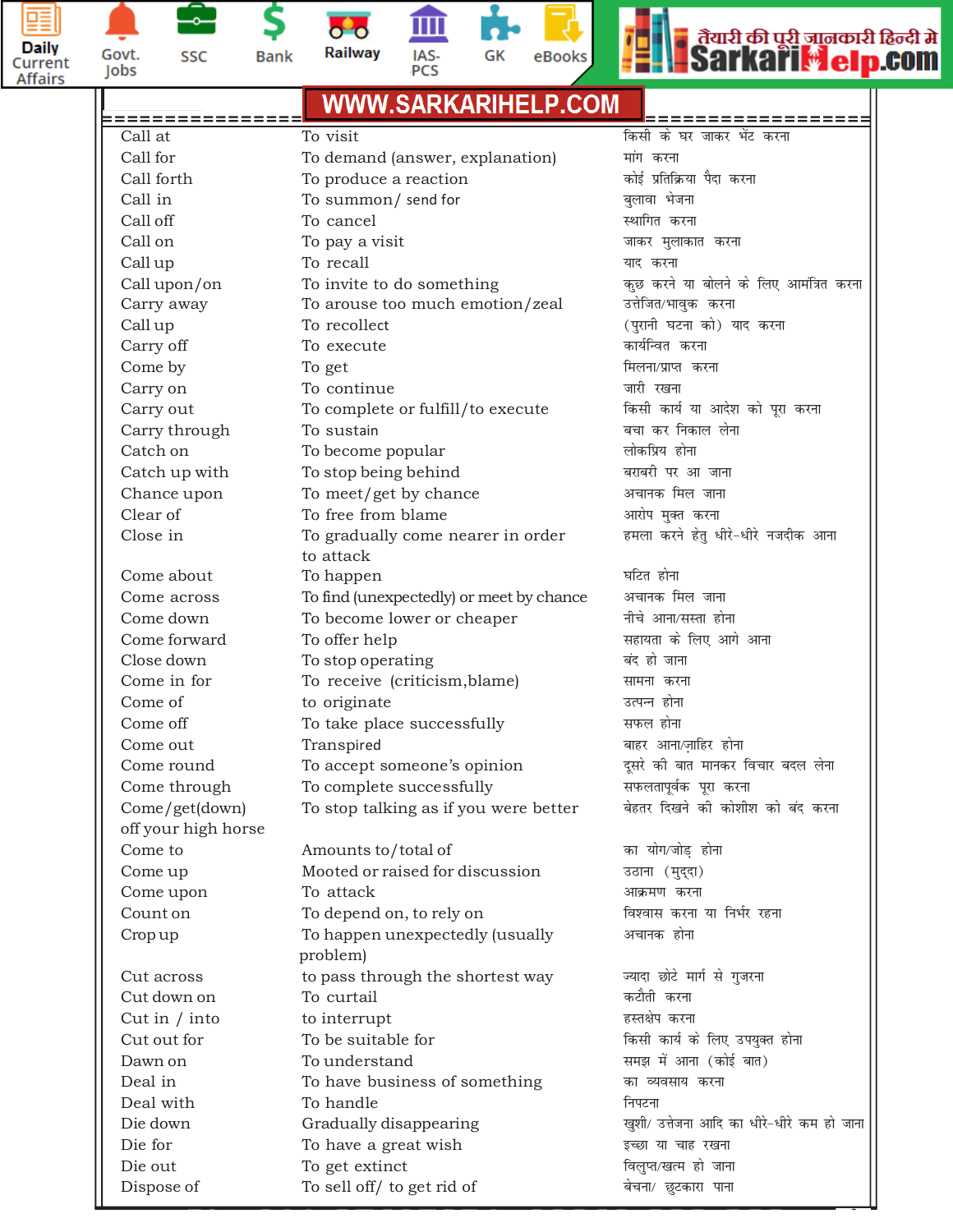



Jobs

**Bank** 

Railway IAS-PCS





### $WWW.SARKAR IHELP.$ *COM* **=============================================================** Do away with *To abolish* and the state of the state  $\frac{1}{2}$ Do without To manage without *fdlh pht ds fcuk dke pykuk* Drag on *To stretch To stretch* and *Prag* on *Reference Reference Co* Drive out To make someone run away *Hkxk nsuk*  $\mathbf{Drop\ in}\qquad\qquad\mathbf{To\ come\ suddenly}\qquad\qquad\qquad\qquad$  अचानक पहुँचना Dwell on *F*o keep thinking or talking *formation and the direct disk in the ckep thinking or talking in the farm in the disk provider* in the farm of  $D$ about or relying on something **in the State of Tana and Tana and Tana and Tana and Tana and Tana and Tana and T** Eat into To weaken *[kks[kyk djuk* End up To do something finally *vkf[kjdkj dj ikuk* Enter into To start or get involved in **Fig. 10 and 10 for start** fare in fare fare fare fare same fare same fare Fall apart To break into pieces *apart* **fault** apart Fall back **To retreat** and *i*nder the set of the set of the set of the set of the set of the set of the set of the set of the set of the set of the set of the set of the set of the set of the set of the set of the set of Fall back on To use as a last resort *dfBukbZ ds le; e s a fdlh pht dh lgk;rk ysuk* Fall flat fail to produce any effect *dksb Z vlj uk iSnk djuk* Fall for To fall in love with *vkdf" Zkr gksuk* Fall in To sink inward *vanj /l tkuk* Fall in with **agree with likely contained to the contract of the contract of the contract of the contract of the contract of the contract of the contract of the contract of the contract of the contract of the contract o** Fall off To get separated and *a* अलग हो जाना Fall out (with) <sup>To</sup> quarrel with *industrial strategy* होना Fall through To fail *vliQy gksuk* Feel like To be excited to do something **for a faller defined and grade defining** for the distribution of the state grade given by the state defining a state distribution of the state of the state of the state of the stat Figure out To understand *le> ikuk* Fish for To try to win favour etc. *iz;kl djuk (iz'kalk vkfn izkIr djus dk)* Fly open **I** approximate To open suddenly the set of the set of the last and the *IRy* open suddenly Follow up To pursue *djuk (fdlh dksZl@edln dk s iwjk djus g srq)* Gain on To come close to *izfr;ksfxrk e sa utnhd gksuk* Get about *Spread gradually //ilibrary strategies* and *spread gradually research* and *strategies*  $\frac{1}{2}$ Get about / around *To move about / circulate बाह* - जगह-जगह घूमना Get along (with) To have a friendly relationship with वोस्ताना संबंध होना Get at to understand *le> tkuk] rd ig q ¡puk* Get away with  $\hphantom{a}$  To do something wrong or  $\hphantom{a}$  कोई गलत काम करना और पकड़े जाने से बच जाना illegal without getting caught Get back To return *and the set of the set of the set of the set of the set of the set of the set of the set of th* Get along *have smooth relations अच्छा संबंध होना* Get down To direct attention towards something किसी कार्य के तरफ ध्यान लगाना Get off **The Convention Convert with permission** *a* अर्थिकारिक अवकाश मिलना Get on To make progress *izxfr djuk* Get over To overcome *ikj ikuk* Get rid of To dispose of/to leave and a sea and the *sea and well* and the *Regention* Get round (a problem) To solve or avoid a problem किसी समस्या से बचने/सुलझाने के लिए रास्ता ढूंढ लेन<mark>ा</mark> Get round (someone) To persuade someone to do **farms de formation of the other definition** what you want Get through **Company To pass** and the company of the set of the set of the set of the set of the set of the set o Get up **the Tourier To rise from bed the set of the set of the set of the set of the set of the set of the set of the set of the set of the set of the set of the set of the set of the set of the set of the set of the se** Give away **Constant Constant To distribute** *c* and *c* and *c* and *c* and *c* and *c* and *c* and *c* and *c* and *c* and *c* and *c* and *c* and *c* and *c* and *c* and *c* and *c* and *c* and *c* and *c* and *c* and Give in To agree/to surrender *eku tkuk@lei Z.k dj nsuk* Give up To leave *NksM+ nsuk* Give up To stop doing something/to yield *R;kx nsuk@gkj eku tkuk* Go ahead To start to do something *fdlh dk;Z dk s 'kq: djuk* Go along with To agree **and South America** and To agree and To agree and To agree and To To agree and To To To To Go along To continue/to progress *izxfr djuk] tkjh j[kuk*

**Ph:** 0.11-2760, 0.12 **3 31.0**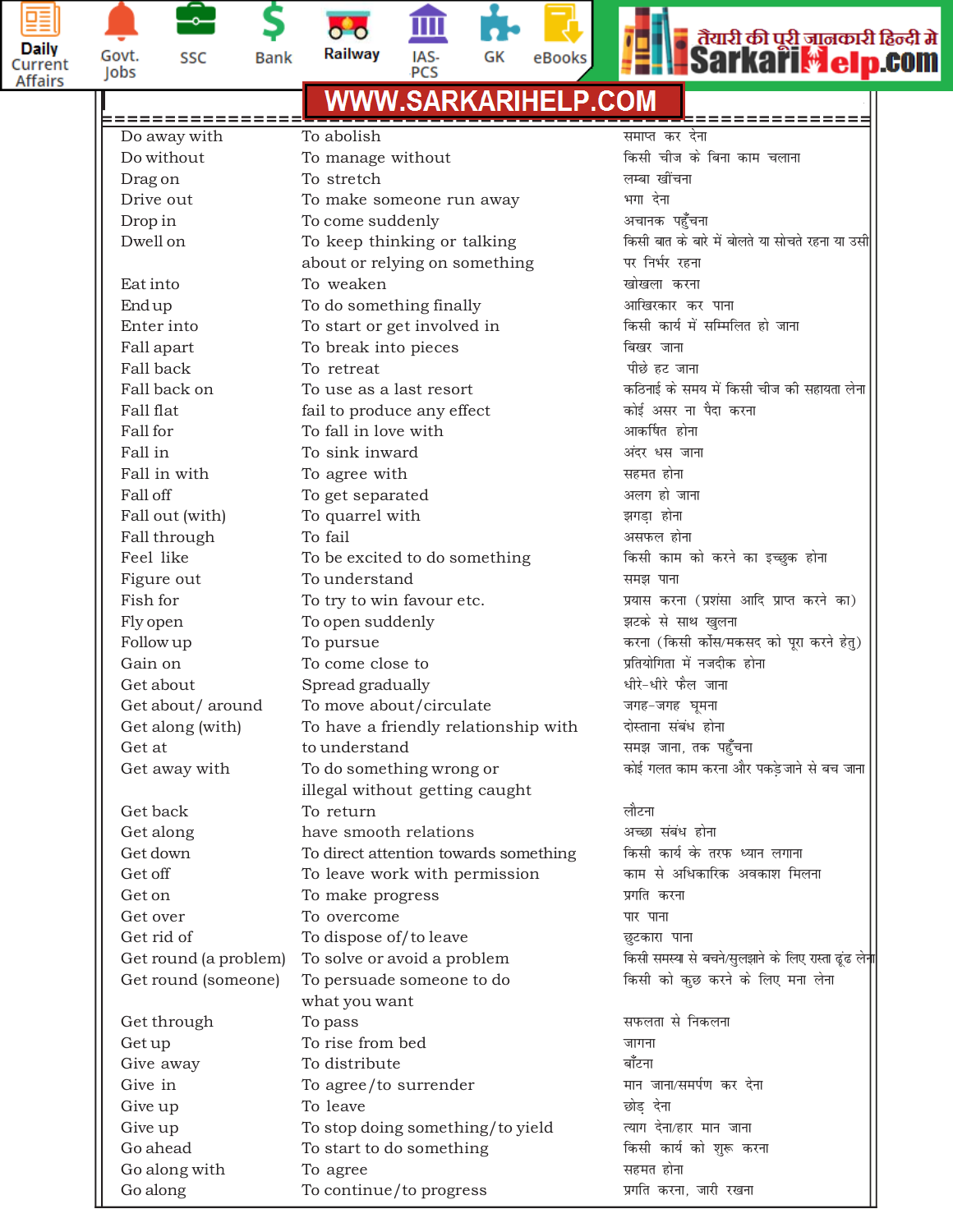



**Bank** 

**SSC** 

Railway IAS-PCS





### $WWW.SARKAR IHELP.$ *COM* **=============================================================** Go at to attack *geyk djuk* Go back on **the contract of the To** break a promise the set of the set of से मुकर जाना Go by **To work accordingly** and the function of the function of the function of  $\alpha$  denotes the  $\alpha$  denotes the  $\alpha$  $\sim$  Go down **to believe/to drown** and the four favors and favors and four four four four to believe/to drown Go down in history **be To get admitted in history the set of same state** कर इतिहास में नाम दर्ज कराना Go for someone *To attack* and *Co for someone* and *To attack* and *Attack* and *Attack* and *Attack* and *Attack* and *Attack* and *Attack* and *Attack* and *Attack* and *Attack* and *Attack* and *Attack* and *Attack* a Go for something To choose/try/like something **fall of the final dentity of the proof** of part of the part of the part of the part of the part of the part of the part of the part of the part of the part of the part of the Go off explode *iQVuk (ce dk)@cUn wd ls xksyh N wVuk* Go on **the To continue doing something** जारी रखना Go over **a continuity** To succeed/to be received **and the set of the set of the To** gas and the To succeed/to be received Go through To pass through a time/ to read *fdlh nkSj ls xqtjuk@i<+uk* Go up **contracts** increase *contracts* and *increase* and *increase* and *increase* Go with To happen together/ to match *lax&lax gksuk@ e sy [kkuk* Hear of To get the news about *lekpkj feyuk* Hit on/upon To come to mind suddenly *बा*ल सूझ पड़ना Hold back To control expression/not to <sup>व्यक्त</sup> करने से रोकना/ छिपा लेना reveal Hold down To prevent by force *tcjnLrh fu; af=kr djuk* Hold on **To keep something in a position** बकड़कर रखना Hold with *Approve of/agree with and agger agger agger agger agger agger agger agger agger agger agger agger agger agger agger agger agger agger agger agger agger agger ag* Hope in To place trust in someone or something किसी व्यक्ति/वस्तु से उम्मीद करना Hunt down To look for *[kkstuk* Hush up **a contract to hide** to hide the *f*our *f*our *f* क्याना Impress (idea) on To convince someone **end and the same of the same of the same of the C** convince someone and or *किसी वस्तु की गंभीरता पर जोर देना* Iron out **Example 2** To mutually resolve difficulties and समस्या को सुलझाना Jump at (conclusion) To draw conclusion in a hurry www. जल्दबाजी में निष्कर्ष निकालना Keep from *iff of the stain from* in the set of the set of the set of the set of the same of the same from the same from  $\frac{1}{\sqrt{R}}$  and  $\frac{1}{\sqrt{R}}$  and  $\frac{1}{\sqrt{R}}$  and  $\frac{1}{\sqrt{R}}$  and  $\frac{1}{\sqrt{R}}$  and  $\frac{1}{\sqrt{R}}$  an Keep on the continue and the senate of the senate of the senate of the senate of the senate of the senate of th Keep up to maintain and the maintain which we have the world with the world with the world with the world with t<br>जिल्ला का प्रथम स्थान का प्राप्त का प्राप्त का प्राप्त का प्राप्त का प्राप्त का प्राप्त का प्राप्त का प्राप् Kick against *forevolt* and *forevolt* and *foreign* and *foreign* for *form* (सत्ता के खिलाफ) Knock about/around To relax *vkjke djuk* Knock someone about / To behave violently towards **Falk manner in the four manner of the default** manner of  $\overline{R}$ around someone Knock some where To spend time at some place **for a fall of the some where if and variable in the V**ateu in the M about / around not known to the person Knock down **a** a To get mowed **of the contract of the contract of the contract of**  $q$  **कुचल जाना** Lap up To enjoy *vkuan mBkuk* Laugh at To make fun of *etkd mM+kuk* Laugh off To make something seem less हँसी में किसी गंभीर बात को उड़ा देना important or serious Lay aside/by To make savings and the community of the community of the community of the community of the communi Lay down To give up arms/to state a rule <sup>हथियार</sup> डाल देना/नियम बनाना Lay in To get a supply *tek djuk* Lay off **To stop employing (a worker)** काम पर रखना बंद करना Lay out To arrange something on a flat surface किसी समतल सतह पर कुछ व्यवस्थित करना Leave off To stop *can djuk* Leave out Not to include *'kkfey ugha djuk* Let someone down To disappoint someone **the solution of the GMS** निराश करना Let in on Share a secret *xqIr ckr lka>k djuk* Let in Allow to enter *izo s'k djus nsuk*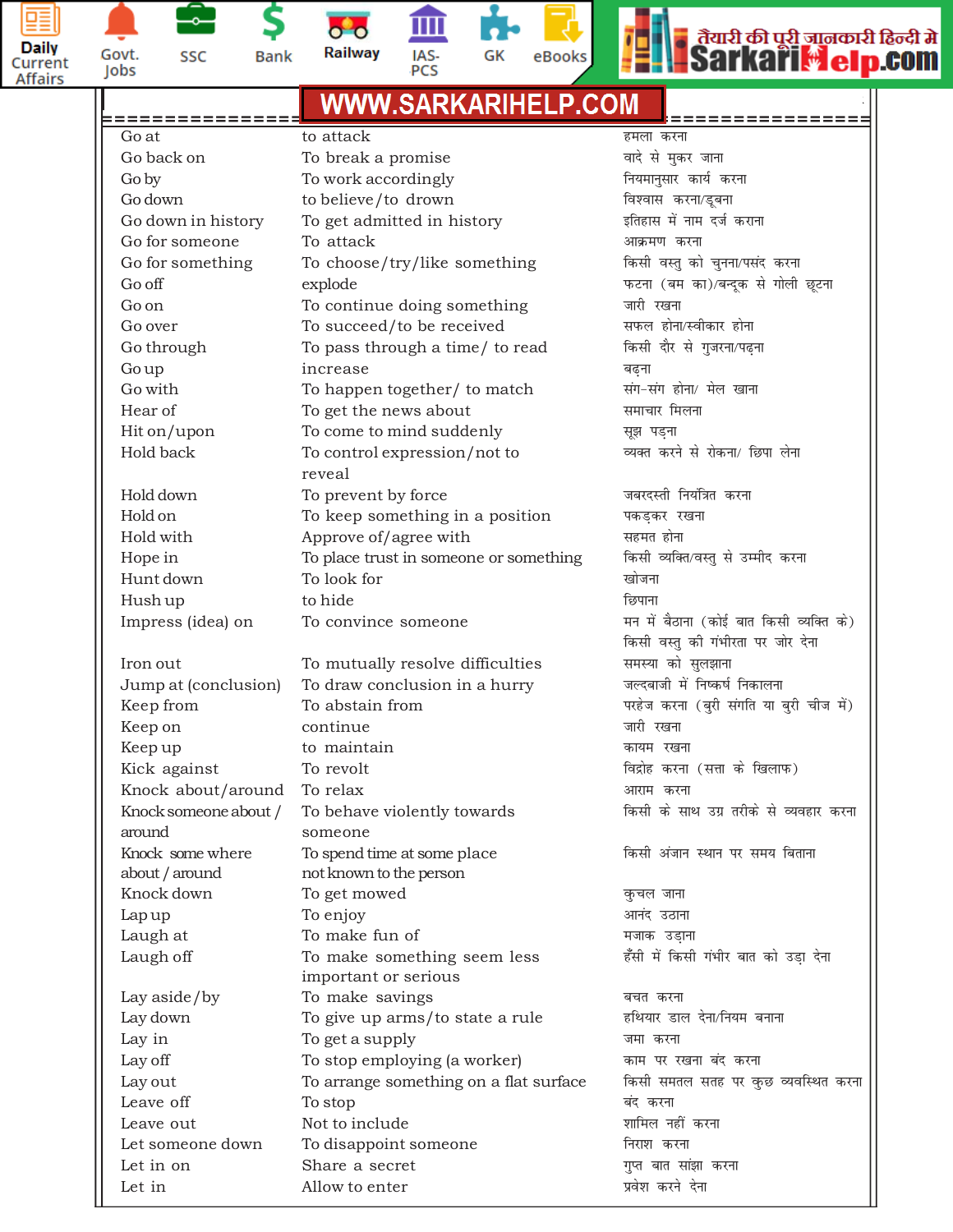



n

Þ

\$ **Bank** 

血 Railway IAS-<br>PCS

 $\overline{\mathbf{C}}$ 





|                              | <u>WWW.SARKARIHELP.COM</u>                             |                                                              |
|------------------------------|--------------------------------------------------------|--------------------------------------------------------------|
|                              |                                                        |                                                              |
| Let something off            | To make something such a bomb<br>explode or fire a gun | किसी बम का फोड़ना या गोली चलाना                              |
| Let someone off              | Not to punish somebody                                 | गलती के लिए दंड नहीं देना                                    |
| Let out                      | To allow someone or something to leave                 | बाहर निकालने देना                                            |
|                              | a place                                                |                                                              |
| Let up                       | To slow down/stop                                      | कम होना/ बंद होना                                            |
| Lie behind                   | To be the hidden cause                                 | छिपा हुआ कारण होना                                           |
| Lie in                       | Exist in something                                     | किसी चीज में होना                                            |
| Light on                     | To think/find something unexpectedly                   | अचानक सूझना                                                  |
| Light up                     | To brighten/to light with fire                         | चमकना/जलाना                                                  |
| Live by                      | Follow manners / means in life                         | मान्यताओं/सिद्धान्तों को मानना                               |
| Live by                      | To earn livelihood                                     | कोई काम करके गुजर-बसर करना                                   |
| Live on                      | Depend for (food)                                      | पर जीना (खाना)                                               |
| Live on                      | To have money for the need                             | जरूरत के लिए धन होना                                         |
| Live through                 | To experience                                          | अनुभव करना                                                   |
| Live up to                   | To reach an expected standard                          | उम्मीद के अनुसार होना                                        |
| Live with                    | To accept something unpleasant                         | किसी अप्रिय स्थिति को स्वीकार करना                           |
| Look after                   | Take care of                                           | ध्यान रखना                                                   |
| Look at                      | Think/examine                                          | सोचना/परखना                                                  |
| Look back on                 | To think of                                            | बीते समय के किसी अनुभव या बात के बारे मे                     |
|                              |                                                        | सोचना<br>नीची निगाह से देखना                                 |
| Look down on/upon            | To regard as inferior                                  |                                                              |
| Look for                     | To try to find                                         | खोजना                                                        |
| Look forward to              | Expect with pleasure                                   | खुशी के साथ इन्तजार करना                                     |
| Look in                      | To visit a person for a short time                     | थोड़े समय के लिए किसी से मिलने जाना जब<br>कहीं और जा रहे हों |
|                              | on our way to somewhere else                           |                                                              |
| Look into                    | investigate                                            | जाँच पड़ताल करना                                             |
| Look on/upon                 | regard / consider                                      | मानना<br>खोजने की कोशिश करना                                 |
| Look out for                 | To try to find                                         |                                                              |
| Look out                     | beware/watch out                                       | सावधान होना<br>किताब या कम्प्यूटर में कोई जानकारी खोजना      |
| Look something up<br>Look to | To search in a book or computer                        | किसी से कोई आशा करना                                         |
| Look up for                  | To expect<br>search for                                | ढूँढ्ना                                                      |
| Look up to                   | admire and respect someone                             | सम्मान करना एवं पसंद करना                                    |
| Look up                      | To improve                                             | बेहतर होना                                                   |
| Make do with                 | To manage                                              | काम चलाना                                                    |
| Make for                     | To make possible                                       | किसी बात में सहायक होना                                      |
| Make of                      | To understand                                          | अभिप्राय को समझना                                            |
| Make off with                | To run away with                                       | किसी चीज को लेकर भाग निकलना                                  |
| Make out                     | To understand                                          | समझना                                                        |
| Make over                    | convert                                                | परिवर्तित / स्थानान्तरित करना                                |
| Make the most of             | To get maximum                                         | पूरा-पूरा लाभ उठाना                                          |
| Make up                      | Invent something like excuse or story                  | बनाना/रचना (कहानी/बहाने इत्यादि)                             |
| Make up for                  | Compensate                                             | क्षतिपूर्ति करना                                             |
| Make up one's mind           | Determine                                              | निर्णय कर लेना                                               |
| Meet with                    | To experience                                          | अनुभव करना                                                   |
| On the make                  | In the process of forming                              | बनने की क्रिया में                                           |
| Mess about                   | To spend time without any purpose on plan              | समय बिताना (बिना किसी विशेष उद्देश्य के)                     |
| Mess up                      | To make untidy                                         | गन्दा करना                                                   |
| Move in                      | To enter a new house                                   | नये घर में प्रवेश करना                                       |
| Move on                      | Proceed                                                | आगे बढ़ना                                                    |
|                              |                                                        |                                                              |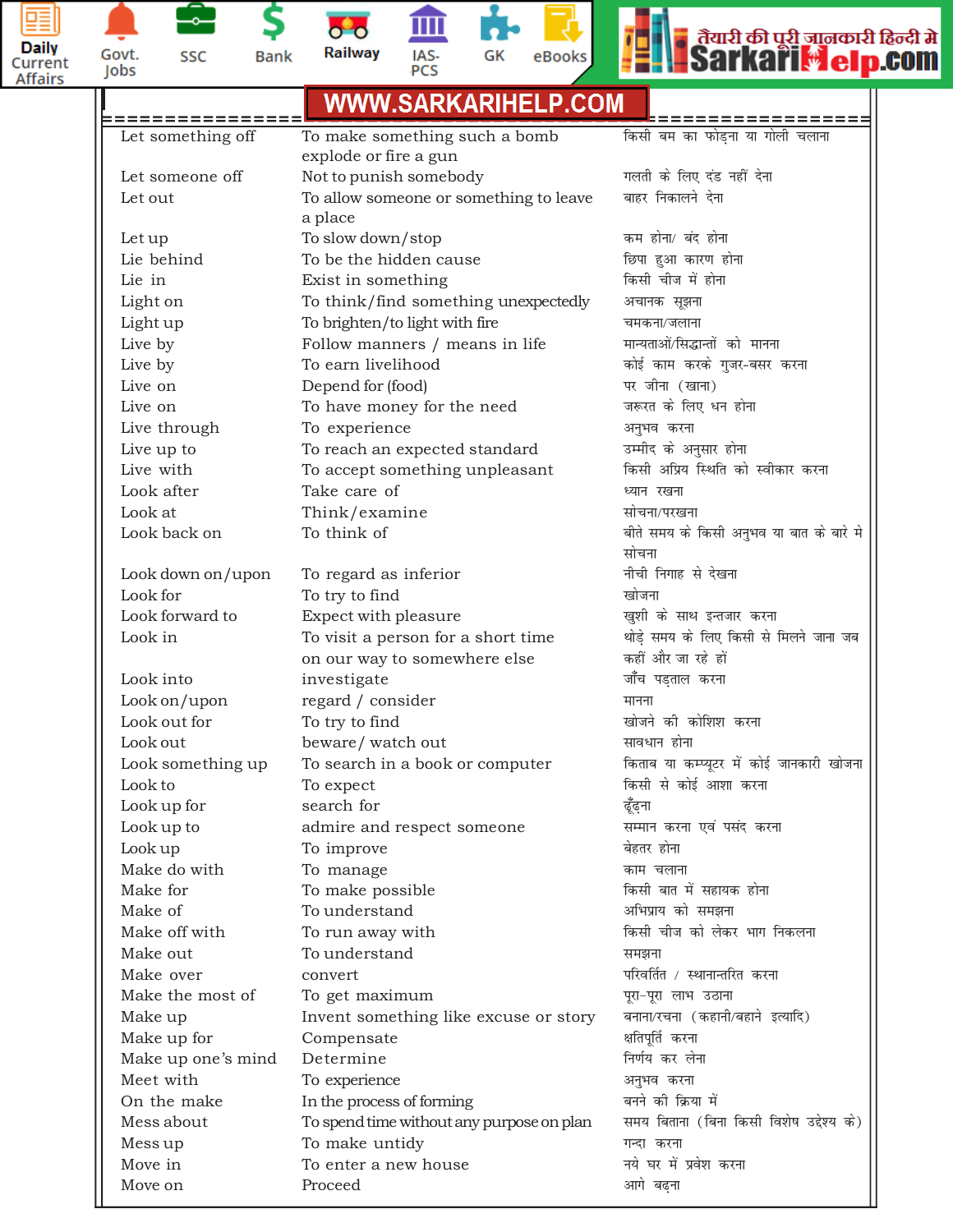



단 SSC \$

**Bank** 

 $\overline{\mathbf{o}}$   $\overline{\mathbf{o}}$ Railway 血

IAS-<br>PCS





|          | <b>WW.SARKARIHELP.COM</b> |                                                                         |                                             |  |  |
|----------|---------------------------|-------------------------------------------------------------------------|---------------------------------------------|--|--|
|          |                           |                                                                         | =============                               |  |  |
| Move out |                           | To leave a house                                                        | रहने का स्थान छोड देना                      |  |  |
|          | Nose out                  | To discover something by searching carefully                            | ध्यान लगाकर पता लगाना                       |  |  |
|          | Note down                 | To write something so that you don't forget it                          | लिखना (याद रखने हेतु)                       |  |  |
|          | Occur to                  | To come to mind                                                         | ध्यान में आना                               |  |  |
|          | Part from                 | To leave or renounce someone                                            | छोड़ देना (व्यक्ति को)                      |  |  |
|          | Part with                 | To leave or renounce something                                          | छोड़ देना (वस्तु को)                        |  |  |
|          | Pass away                 | To die                                                                  | मर जाना                                     |  |  |
|          | Pay for                   | To suffer for doing something bad                                       | गलती का हर्जाना भरना                        |  |  |
|          | Play at                   | To do without interest                                                  | बिना रूचि के कोई काम करना                   |  |  |
|          | Play down                 | To make something appear                                                | किसी बात के महत्व को कम करके आंकना          |  |  |
|          |                           | less important                                                          |                                             |  |  |
|          | Put aside                 | To save/to ignore                                                       | भविष्य के लिए बचाकर रखना/ उपेक्षा करना      |  |  |
|          | Put down                  | To suppress                                                             | दमन करना                                    |  |  |
|          | Put down to               | To explain as the cause                                                 | किसी को किसी बात का कारण बताना              |  |  |
|          | Put something off         | To postpone                                                             | स्थगित करना                                 |  |  |
|          | Put someone off           | Evade                                                                   | से बचना                                     |  |  |
|          | Put on                    | Assume                                                                  | ग्रहण करना                                  |  |  |
|          | Put out                   | To extinguish                                                           | बुझा देना                                   |  |  |
|          |                           | Put somebody through To make someone experience something<br>unpleasant | किसी को मुसीबत में डालना                    |  |  |
|          | Put up                    | lodge                                                                   | ठहरना                                       |  |  |
|          | Put up                    | Show                                                                    | दर्शाना                                     |  |  |
|          | Put up with               | Tolerate                                                                | सहन करना                                    |  |  |
|          | Pay off                   | to be successful                                                        | फलदायक होना                                 |  |  |
|          | Play on /upon             | to make unfair use of feelings in                                       | भावनाओं का नाजायज फायदा उठाना               |  |  |
|          |                           | order to get an advantage                                               |                                             |  |  |
|          | Rail at/against           | To criticise                                                            | कड़ी आलोचना करना                            |  |  |
|          | Reduce to                 | To force something into a<br>worse condition                            | व्यक्ति या वस्तु को बदतर स्थिति में ला देना |  |  |
|          | Resolve into              | To separate into parts                                                  | विभिन्न भागों में बाँटना                    |  |  |
|          | Run down                  | become weak                                                             | कमजोर होना                                  |  |  |
|          | Run down                  | disparage                                                               | हरा देना                                    |  |  |
|          | Run down                  | To criticise/to crush                                                   | आलोचना करना/ कुचलना                         |  |  |
|          | Run down                  | To lose power/ to allow to decline                                      | धीरे-धीरे कमजोर पड़ना                       |  |  |
|          | Run into                  | Transform into/mount upto                                               | बनना                                        |  |  |
|          | Run into (problem)        | To face                                                                 | समस्या में पड़ जाना                         |  |  |
|          | Run into                  | To meet by chance                                                       | अचानक मुलाकात करना                          |  |  |
|          | Run off with              | make off with                                                           | लेकर भाग जाना                               |  |  |
|          | Run out                   | expire                                                                  | खत्म होना                                   |  |  |
|          | Run over                  | to be crushed beneath                                                   | कुचला जाना                                  |  |  |
|          | Run short of              | exhaust                                                                 | कम पड़ जाना                                 |  |  |
|          | Run through               | glance over                                                             | सरसरी निगाह डालना                           |  |  |
|          | See through               | To realise the truth                                                    | सच्चाई भांप जाना                            |  |  |
|          | See to                    | To deal with/ to sort out                                               | निपटाना                                     |  |  |
|          | Send for                  | To call                                                                 | बुलावा भेजना                                |  |  |
|          | Set about                 | To initiate                                                             | प्रयास प्रारंभ करना (किसी कार्य को करने का) |  |  |
|          | Set apart                 | reserve                                                                 | आरक्षित करना                                |  |  |
|          | Set aside                 | reject                                                                  | रद्द करना                                   |  |  |
|          | Set forth                 |                                                                         | हिसाब देना/ यात्रा शुरू करना                |  |  |
|          | Set in                    | to give an account of/to start a journey<br>to become established       | स्थापित हो जाना                             |  |  |
|          | Set off                   | Start                                                                   | शुरू करना                                   |  |  |
|          |                           |                                                                         |                                             |  |  |